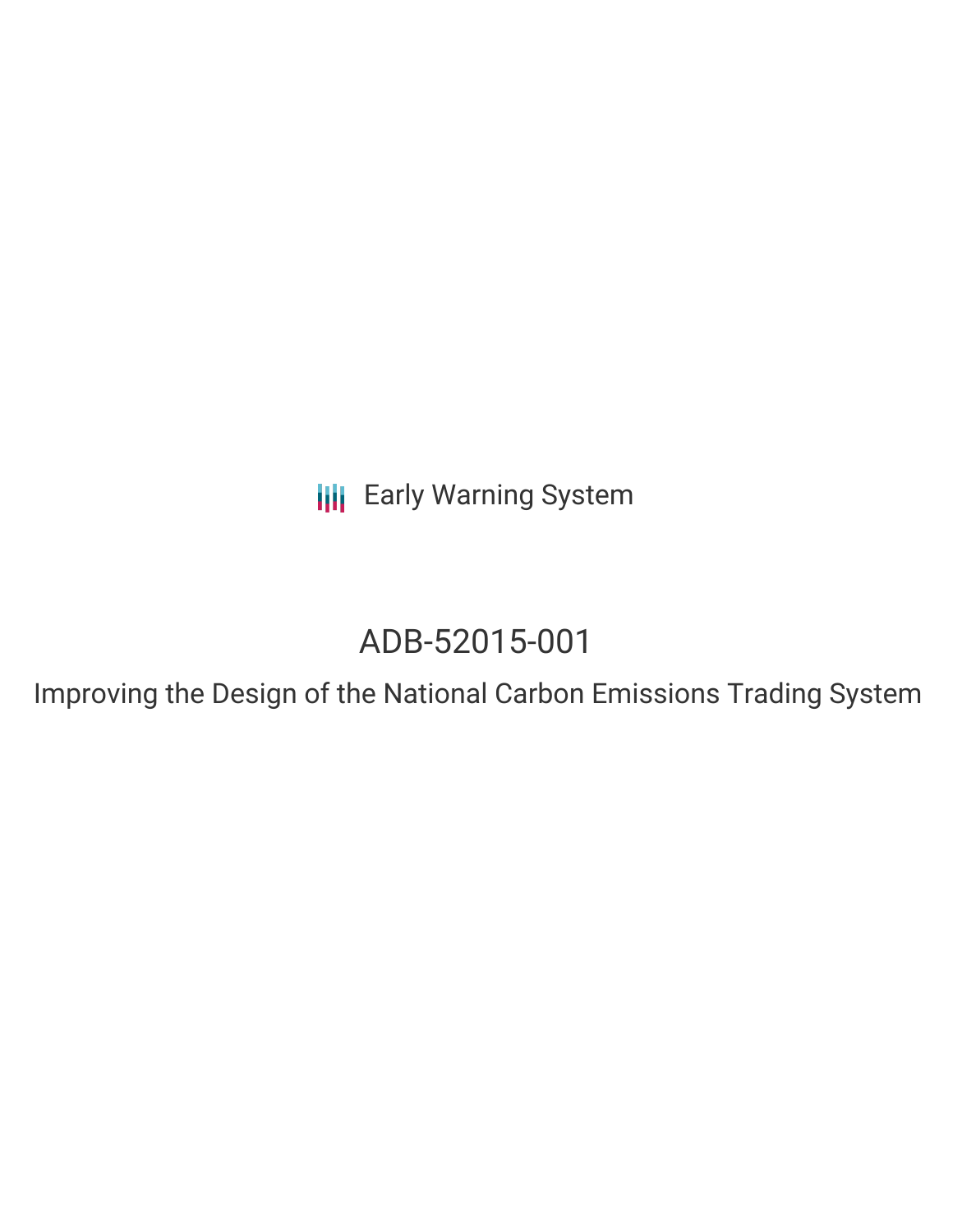

### **Quick Facts**

| <b>Countries</b>               | China                        |
|--------------------------------|------------------------------|
| <b>Specific Location</b>       | Nation-wide                  |
| <b>Financial Institutions</b>  | Asian Development Bank (ADB) |
| <b>Status</b>                  | Active                       |
| <b>Bank Risk Rating</b>        | С                            |
| <b>Voting Date</b>             | 2018-08-27                   |
| <b>Borrower</b>                | People's Republic of China   |
| <b>Sectors</b>                 | Law and Government           |
| <b>Investment Type(s)</b>      | <b>Advisory Services</b>     |
| <b>Investment Amount (USD)</b> | $$0.75$ million              |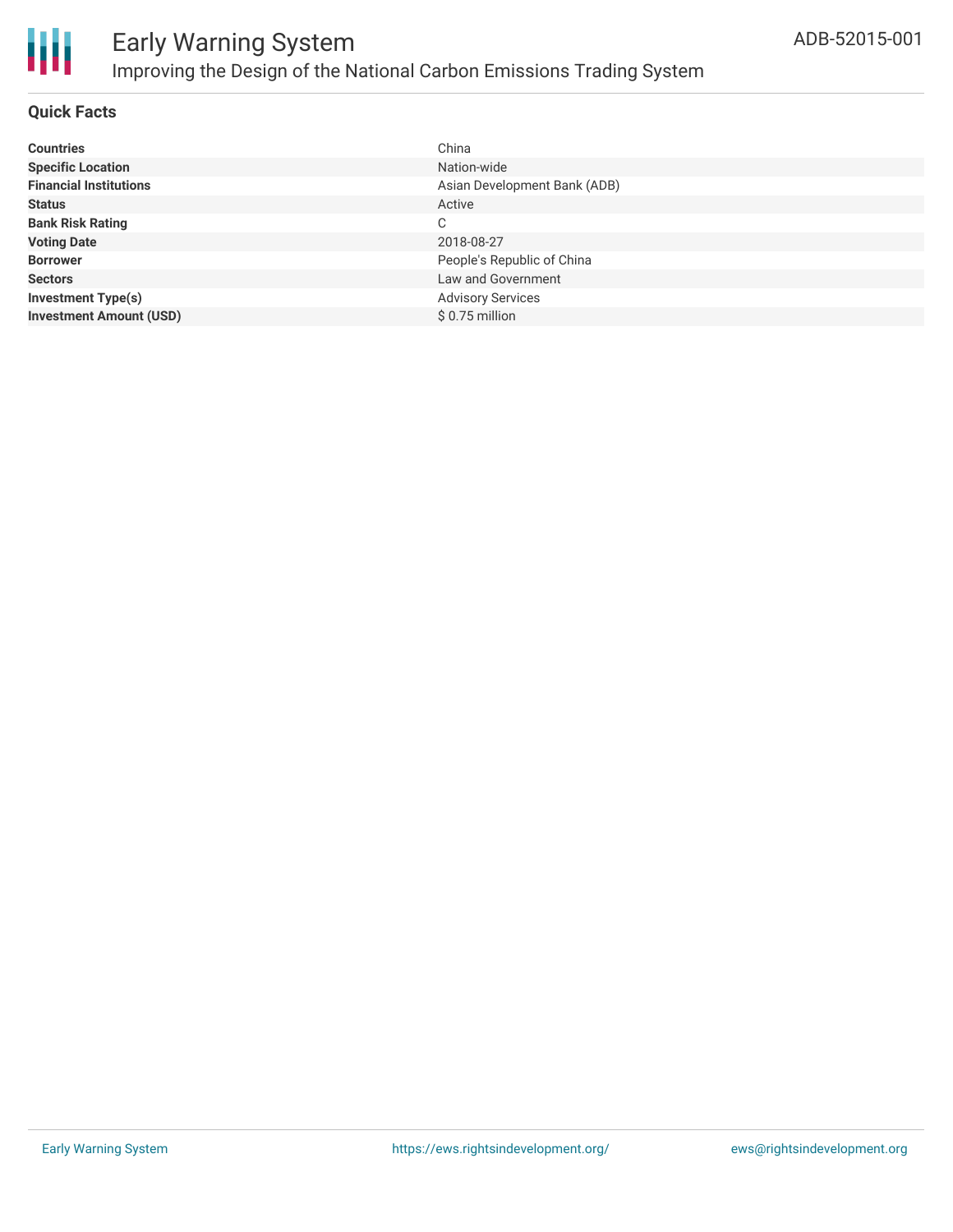

# **Project Description**

According to the bank document, the project seeks to increase the People's Republic of China's national emissions trading system (ETS) functioning and operational.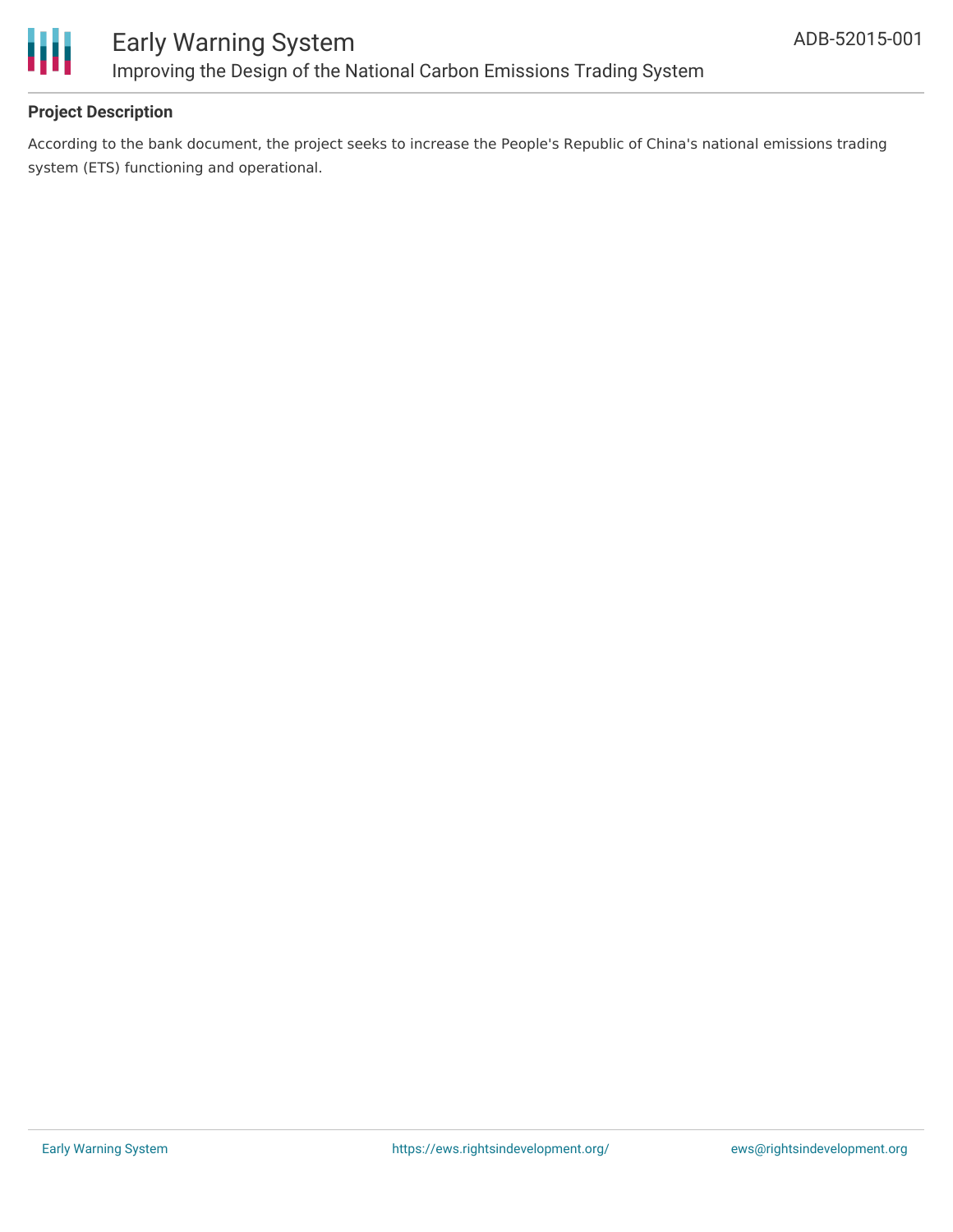

# Early Warning System Improving the Design of the National Carbon Emissions Trading System

#### **Investment Description**

Asian Development Bank (ADB)

#### **TA 9574-PRC: Improving the Design of the National Carbon Emissions Trading System**

Climate Change Fund US\$ 0.75 million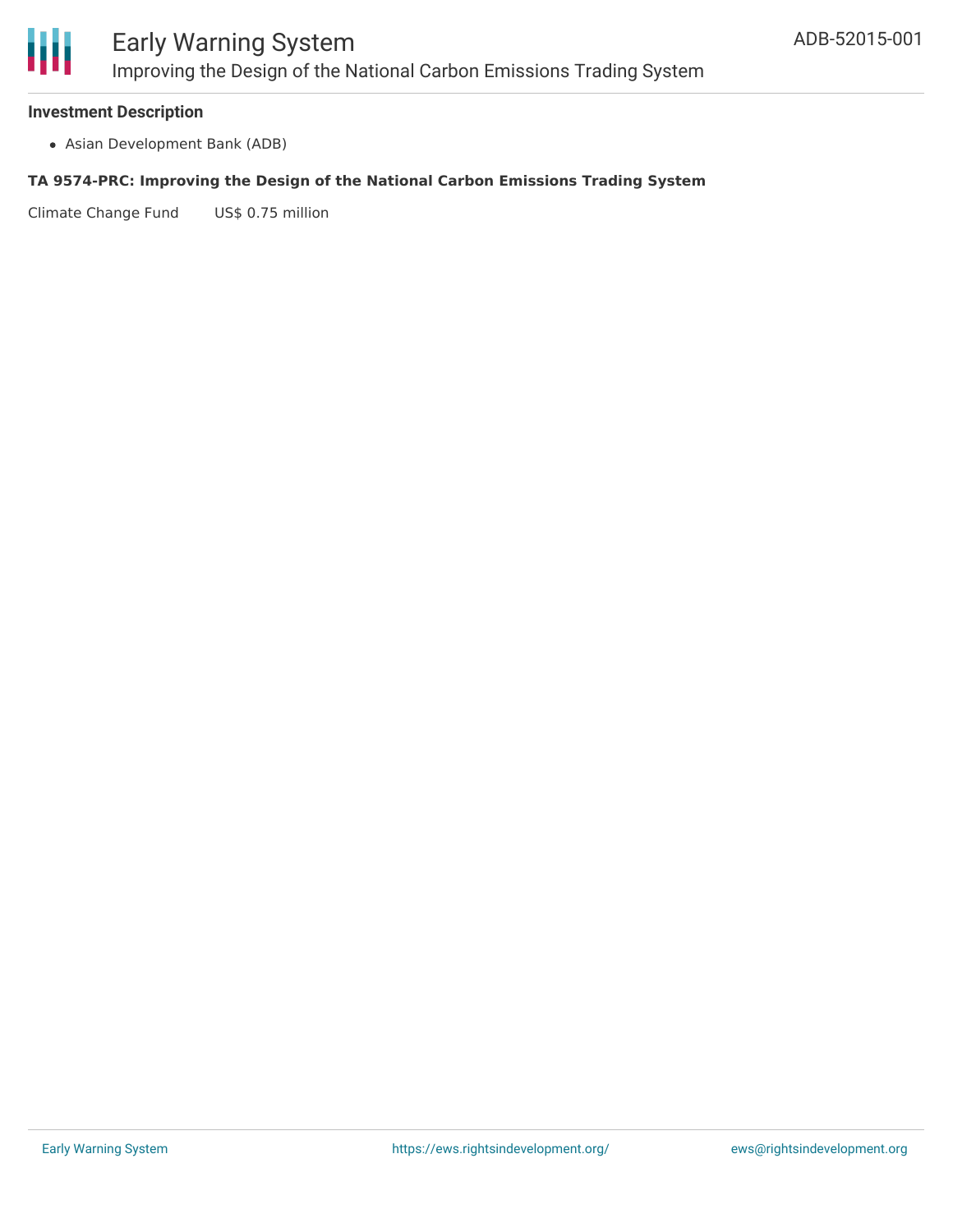# **Contact Information**

# **Executing Agencies**

# **Ministry of Ecology and Environment former "Ministry of Environmental Protection"**

115 Xizhimen Nanxiaojie, Beijing

China

### **ACCOUNTABILITY MECHANISM OF ADB**

The Accountability Mechanism is an independent complaint mechanism and fact-finding body for people who believe they are likely to be, or have been, adversely affected by an Asian Development Bank-financed project. If you submit a complaint to the Accountability Mechanism, they may investigate to assess whether the Asian Development Bank is following its own policies and procedures for preventing harm to people or the environment. You can learn more about the Accountability Mechanism and how to file a complaint at: http://www.adb.org/site/accountability-mechanism/main